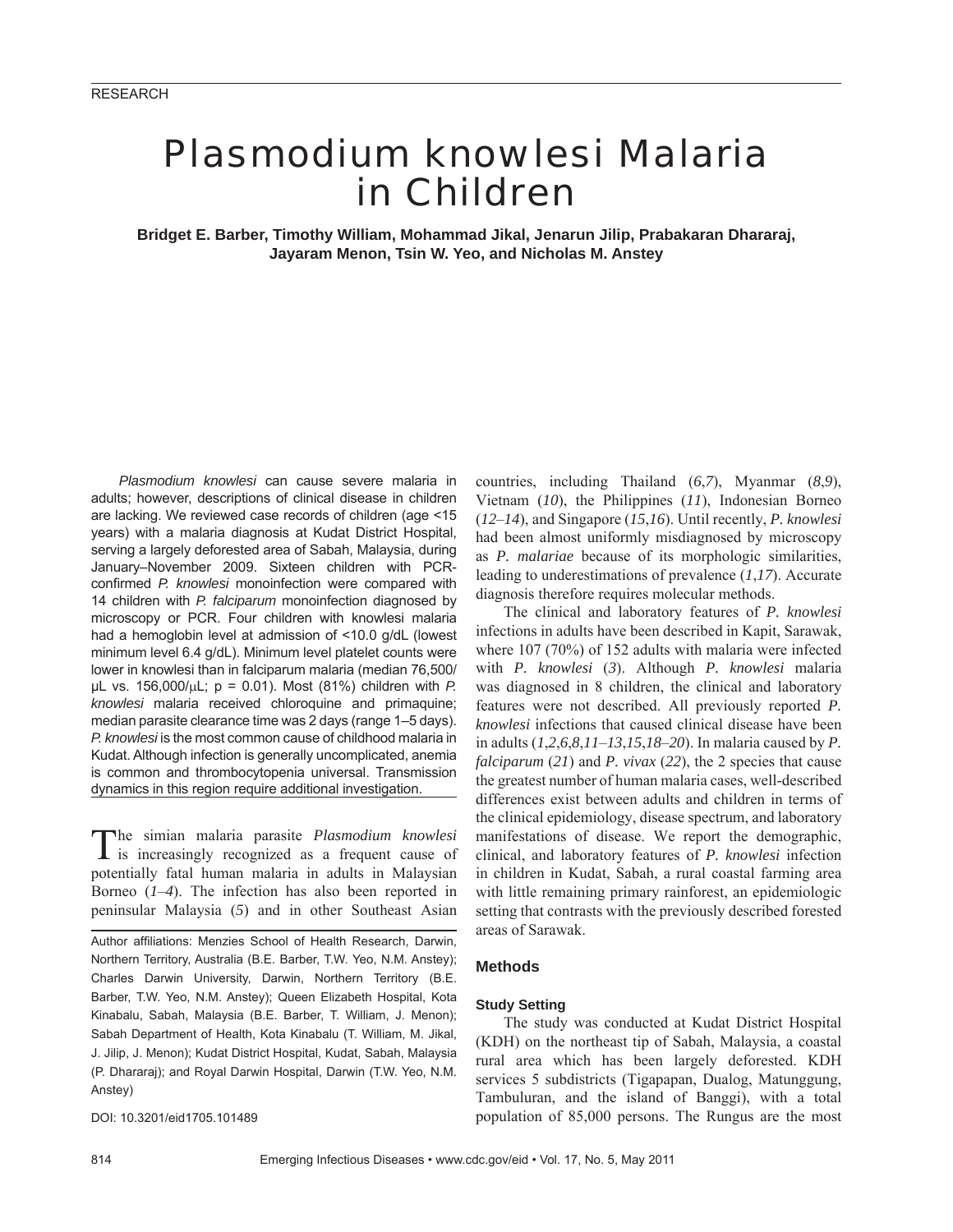common ethnic group on the mainland, and minority groups include ethnic Chinese, Bajaus, Dusuns, and Balabaks.

Ministry of Health policy in Sabah requires that all patients with a blood film result that indicates malaria be admitted to the hospital and discharged only after smear results are negative for 2 consecutive days. Since January 2009, in response to increasing reports of *P. knowlesi* infections and the difficulties of diagnosing this species by microscopy, it became policy at KDH to send slides that had been determined by microscopy to show presence of *P. malariae* to the Sabah State Reference Laboratory for PCR confirmation. In addition, KDH sends  $\approx$ 15% of all blood films positive for other *Plasmodium* spp. for PCR confirmation.

## **Retrospective Case Review**

We retrospectively searched laboratory microscopy records for all blood smear results positive for *Plasmodium* spp. during January 1–November 30, 2009. The patient's age, sex, ethnicity, and address were recorded for all positive samples. Microscopy results were matched with PCR results.

Medical records were retrieved for all children <15 years of age who had received a diagnosis of malaria on the basis of microscopy results. Demographic, clinical, and laboratory details were extracted by using standardized data forms, which also included disease response to antimalarial treatment. Parasite clearance time was defined as the number of days until negative smear. Anemia and severe anemia were defined as hemoglobin levels  $\leq$ 11 g/dL and  $\leq$ 7.1 g/dL (3), respectively.

## **Laboratory Procedures**

Blood films were examined by experienced laboratory microscopists at KDH with the parasite count being classified in most on a scale of 1 to 4 ( $1 = 4-40$  parasites/  $\mu L$ , 2 = 41–400 parasites/ $\mu L$ , 3 = 401–4,000 parasites/  $\mu$ L, 4 = >4,000 parasites/ $\mu$ L), with accurate quantitation per microliter being recorded for most blood films that showed *P. knowlesi,* but for only a limited number that showed *P. falciparum*. Hemoglobin level and leukocyte and thrombocyte counts were measured on site by using automated systems (Sysmex XT1800 [Sysmex Corp., Mundelein, IL, USA] and CELL-DYN Sapphire [Abbott Diagnostics, Abbott Park, IL, USA]) At the Sabah State Reference Laboratory, parasite DNA was extracted, and nested PCR was performed for *P. falciparum, P. vivax, P. malariae, P. ovale*, and *P. knowlesi* by methods described (*1*,*23*).

#### **Statistical Analysis**

Data were analyzed by using Stata statistical software, version 10 (StataCorp LP, College Station, TX, USA).

Proportions were compared by using the  $\chi^2$  or Fisher exact test. Normally distributed and non–normally distributed variables were compared by using Student *t* test and Wilcoxon rank-sum test, respectively. For comparison between *P. falciparum* and *P. knowlesi* cases*,* the analysis included children with PCR-confirmed *P. knowlesi* infection, and children with *P. falciparum* infection diagnosed by either microscopy or PCR. Children with mixed *Plasmodium* infections were excluded from analysis, as were children whose medical records could not be located.

# **Results**

## **Malaria in All Age Groups**

From January 1 through November 30, 2009, 220 patients at KDH were given a diagnosis of malaria on the basis of microscopy results (Figure 1). Of these, 196 (89%) had *P. malariae* monoinfection or mixed infection. PCR was performed on samples from 157 (80%) of these patients and results were positive for *P. knowlesi* in 137 (87%); 125 (91%) of these were *P. knowlesi* monoinfections. For the remaining 20 patients who had been given a diagnosis of *P. malariae* monoinfection or mixed infection by microscopy, PCR found undifferentiated *Plasmodium* spp., negative results for *Plasmodium* spp., and 7 cases of *P. falciparum*  infection.

To estimate the final numbers of malaria species, we used positive PCR results when possible and microscopy results when PCR had not been performed (replacing *P. malariae* with *P. knowlesi*). Microscopy results were also used if PCR result was negative (5 *P. knowlesi* infections and 1 *P. knowlesi/P. falciparum* infection) or if PCR result was positive for *Plasmodium* spp. (7 *P. knowlesi* infections). Using this method, we found 172 (78%) *P. knowlesi* monoinfections, 29 (13%) *P. falciparum* monoinfections, and 19 (9%) mixed infections (Figure 1). A greater proportion of patients with *P. knowlesi* malaria were male (123/172 [72%]) than were those with *P. falciparum* malaria (15/29 [52%]; p = 0.03). Median age was higher for those with *P. knowlesi* infection (median 32 years, interquartile range [IQR] 19–49 years) than for those with *P. falciparum* infection (median 11 years, IQR 6–30 years).

## **Malaria in Children**

Of 220 patients with positive results by microscopy, 41 (19%) were <15 years of age. Microscopy showed that 24 (59%) children had *P. malariae* monoinfection, 10 (24%) had *P. falciparum* monoinfection, and 7 (17%) had mixed infections (Figure 2). Samples from 17 children with *P. malariae* monoinfection underwent PCR; 16 (94%) showed *P. knowlesi,* and 1 showed mixed *P. knowlesi/P. vivax* infection. Again, final numbers of malaria species were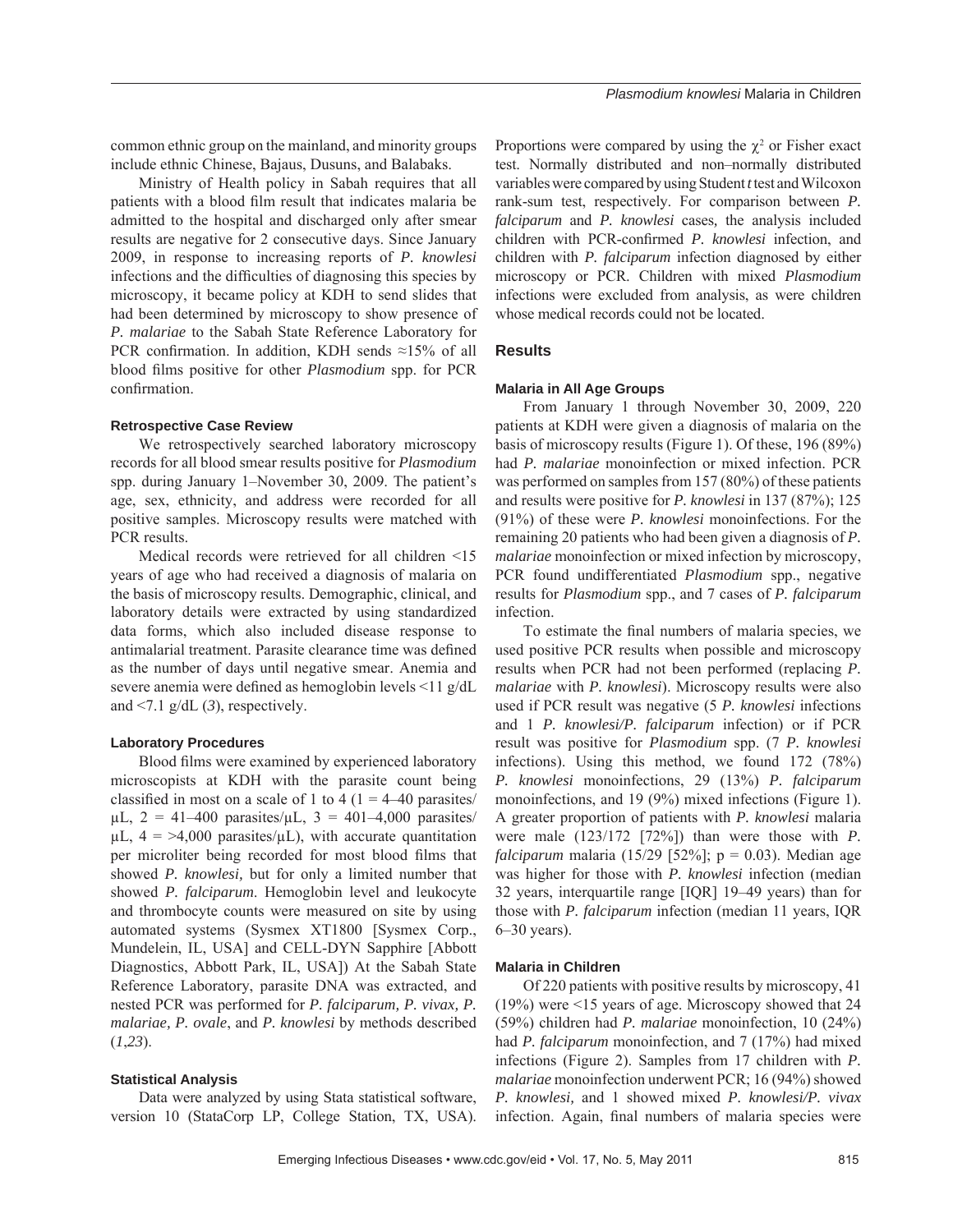# RESEARCH



Figure 1. Distribution of malaria cases diagnosed by microscopy and PCR among all age groups, Kudat, Malaysia, January 1–November 30, 2009. *P.m.*, *Plasmodium malariae*; *P.f., P. falciparum*; *P.v., P. vivax*; *P.k*., *P. knowlesi*; neg, negative.

estimated by using PCR results (if available) or microscopy (if PCR had not been performed). Accordingly, 24 cases (59%) were *P. knowlesi*, 15 (37%) were *P. falciparum,* and 2 were mixed *P. knowlesi/P. vivax* infections. Children thus represented 14% (24/172) of all cases of *P. knowlesi* monoinfection.

Further analysis was confined to those children with PCR-confirmed *P. knowlesi* monoinfection and children with *P. falciparum* monoinfection diagnosed by either microscopy or PCR. Medical records were unavailable for 2 children (1 with *P. knowlesi* and 1 with *P. falciparum* infection), leaving 16 children with PCR-confirmed *P*. *knowlesi* infection and 14 with *P. falciparum* infection for comparison (Table 1).

# **Demographic Characteristics of Children with** *P. knowlesi* **Malaria**

Half of the children with PCR-confirmed *P. knowlesi* malaria were male (Table 1). The mean age was 8.9 (95% confidence interval  $7.6-10.3$ ) years. The youngest child with *P. knowlesi* infection was 4 years; all others (15/16; 94%) were 7–14 years of age. In contrast, children with *P. falciparum* malaria were significantly younger, with a mean age of 5.4 years  $(95\%$  confidence interval  $3.5-7.3$ ; range 9 months–11 years;  $p = 0.002$ ).

# **Clinical Features of** *P. knowlesi* **and** *P. falciparum* **Malaria**

All children had fever or a history of fever. The duration of fever before hospital admission appeared shorter with knowlesi malaria than with falciparum malaria (median 4 days vs. 6.5 days), although this difference was not statistically significant. Although documentation of clinical features was limited, no child was in a state of shock, and no child was reported to be dyspneic, to have bleeding complications, or to have any other clinical feature or laboratory results that indicated severe malaria (*24*). None of the children who had either knowlesi or falciparum malaria died.

# **Anemia**

In 11 (69%) children with *P. knowlesi* malaria, the parasite density was accurately determined at hospital admission, with a median of 2,240 (IQR 480–7,200) parasites/μL. Only 2 children with *P. falciparum* malaria had parasite densities accurately determined at admission (200 and 1,600 parasites/ $\mu$ L). Anemia was common with *P. knowlesi* and *P. falciparum* infections. At admission, 9 (56%) children with *P. knowlesi* infection were anemic (hemoglobin level  $\leq$ 11.0 g/dL), and 4 (25%) had a hemoglobin level <10 g/dL. All children with *P. knowlesi*  infection had a hemoglobin minimum level <11.0 g/dL, and 10 (63%) had a hemoglobin minimum level  $\leq$ 10 g/dL. The lowest hemoglobin level was found in an 8-year-old boy: 8.3 g/dL at admission, 6.4 g/dL on day 3, and 7.2 g/ dL on day 6, the day before discharge. His parasite count at



Figure 2. Distribution of malaria cases diagnosed by microscopy and PCR among children <15 years of age, Kudat, Malaysia, January 1–November 30, 2009. *P.m.*, *Plasmodium malariae*; *P.f., P. falciparum*; *P.v., P. vivax*; *P.k., P. knowlesi*.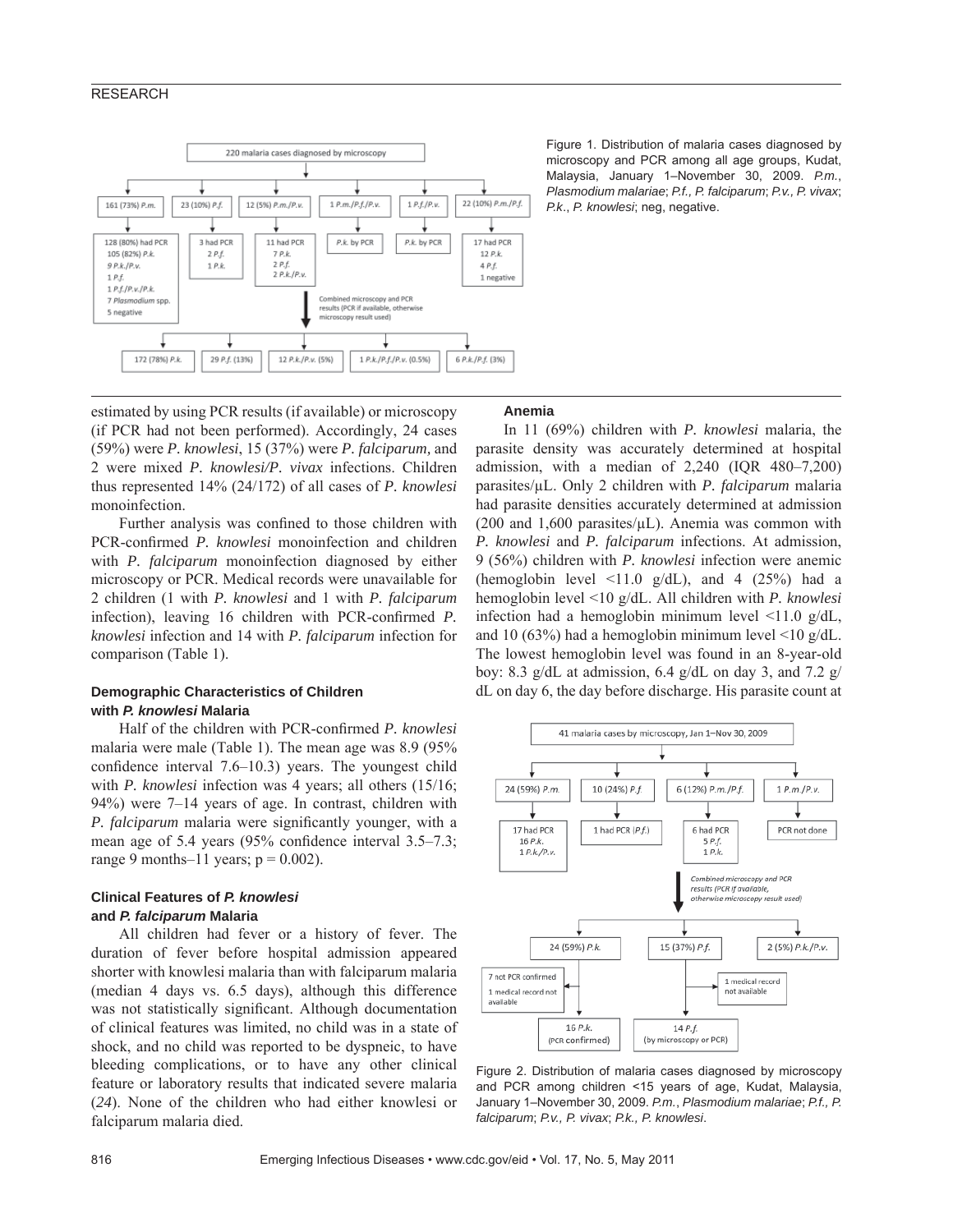Table 1. Demographic data, clinical features of infection, and laboratory values in 14 cases of *Plasmodium falciparum* malaria and 16 cases of PCR-confirmed *P. knowlesi* malaria in children, Kudat, Malaysia, January 1–November 30, 2009\*

| Characteristic                                                          | P. knowlesi, n =16 | P. falciparum, $n = 14$ | p value |  |  |
|-------------------------------------------------------------------------|--------------------|-------------------------|---------|--|--|
| Age, y                                                                  |                    |                         |         |  |  |
| Mean (SD)                                                               | 8.9(2.5)           | 5.4(3.2)                | 0.002   |  |  |
| Range                                                                   | $4 - 14$           | $0.75 - 11$             |         |  |  |
| Male sex, no. $(\%)$                                                    | 8(50)              | 7(50)                   | 1.00    |  |  |
| Living in Banggi, no. (%)                                               | 0(0)               | 10(71.4)                | < 0.001 |  |  |
| Duration of fever, d, median (IQR)                                      | $4(3-6)$           | $6.5(4-7)$              | 0.12    |  |  |
| Examination findings at admission                                       |                    |                         |         |  |  |
| Temperature, °C, median (IQR)                                           | 37.9 (37.0-39.1)   | 37.0 (37.0-37.4)        | 0.07    |  |  |
| Heart rate, beats/min, mean (SD)                                        | 110(24)            | 119 (15)                | 0.24    |  |  |
| Respiratory rate, beats/min, mean (SD)                                  | 27.8(3.9)          | 32(3.8)                 | 0.01    |  |  |
| Systolic blood pressure, mm Hg, mean (SD)                               | 105(8.3)           | 98 (11.2)               | 0.06    |  |  |
| Laboratory results                                                      |                    |                         |         |  |  |
| Hemoglobin d 0, g/dL, median (IQR)                                      | $10.7(10.0-11.4)$  | $8.5(6.1 - 10.5)$       | 0.001   |  |  |
| Hemoglobin minimum level, g/dL, median (IQR)                            | $9.7(8.4 - 10.2)$  | $7.15(6.1 - 9.3)$       | 0.035   |  |  |
| Day of hemoglobin minimum level, mean (SD)                              | 2.6(1.03)          | 1.5(1.3)                | 0.022   |  |  |
| Lymphocyte count d 0, $\times$ 10 <sup>3</sup> /µL, median (IQR)        | $2.0(1.7-2.3)$     | $2.5(2.0-4.6)$          | 0.09    |  |  |
| Lymphocyte minimum level, $\times$ 10 <sup>3</sup> /µL, median (IQR)    | $1.6(1.3 - 2.2)$   | $2.4(1.9-3.9)$          | 0.01    |  |  |
| Day of lymphocyte minimum level, median (IQR)                           | $1(0-1)$           | $1.5(0-3)$              | 0.19    |  |  |
| Thrombocyte count d 0, $\times$ 10 <sup>3</sup> /µL, median (IQR)       | 89.5 (72.0-118.5)  | 171.5 (98-271)          | 0.038   |  |  |
| Thrombocyte count minimum level, $\times 10^3/\mu L$ , median (IQR)     | 76.5 (68.5-110.0)  | 156 (98-227)            | 0.014   |  |  |
| Day of thrombocyte count minimum level, median (IQR)                    | $1(1-1)$           | $0.5(0-2)$              | 0.67    |  |  |
| *IQR, interquartile range. Boldface indicates statistical significance. |                    |                         |         |  |  |

admission (14,400 parasites/ $\mu$ L) was the highest recorded in this study.

In addition, severe anemia (hemoglobin 6.0 g/dL at admission; minimum level 4.9 g/dL on day 1 requiring transfusion) occurred in a second child with positive results for *P. knowlesi* by microscopy (this child was not included in the final analysis because of lack of PCR confirmation). Among children with *P. knowlesi* infection, a lower hemoglobin minimum level was associated with higher parasite density at admission ( $p = 0.001$ ). All children with *P. falciparum* infection had hemoglobin levels at admission  $\langle 11.0 \text{ g/dL}; 10 (71\%)$  had hemoglobin levels  $\langle 10 \text{ g/dL} \rangle$ , and 5 (36%) had severe anemia (hemoglobin <7.1 g/dL). Severe anemia developed in a sixth child after admission. Four children received transfusions, with hemoglobin levels of 4.8–6.1 g/dL at admission. Children with *P. knowlesi* malaria took longer to reach their hemoglobin minimum level than did children with *P. falciparum* malaria (2.6 vs 1.5 days;  $p = 0.02$ ).

## **Thrombocytopenia**

All children with *P. knowlesi* malaria had thrombocytopenia. Fifteen children (94%) had a platelet count  $\langle 150,000/\mu L$  at admission, and the remaining child exhibited thrombocytopenia within 1 day. The lowest platelet count recorded was 28,000/μL. Platelet count was not correlated with hemoglobin level. Thrombocytopenia was less common in children with *P. falciparum*; 7 (50%) had platelet counts <150,000/μL at admission or during hospitalization and the lowest platelet count was 47,000/μL.

Children with *P. knowlesi* malaria had a lower lymphocyte count minimum than those with *P. falciparum* malaria (1.6 vs.  $2.4 \times 10^3/\mu L$ ; p = 0.01).

## **Response to Treatment**

Most (81%) children with *P. knowlesi* malaria were given oral chloroquine and primaquine for 3 days, and these children had a median parasite clearance time of 2 days (Table 2). The longest parasite clearance time with chloroquine and primaquine was 5 days in the aforementioned 8-year-old boy with the highest admission parasitemia level  $(14,400/\mu L)$  and the lowest minimum hemoglobin level (6.4 g/dL). Three children with *P. knowlesi* infection were given oral quinine, and parasites cleared within 2 days. Among the 11 children with *P. knowlesi* and parasite densities accurately assessed at admission, the correlation between parasite density and parasite clearance time was significant ( $p = 0.002$ ).

Children with *P. falciparum* malaria were given a variety of treatment regimens. Most (71%) received a regimen that contained quinine, 7 (50%) children received sulfadoxine/pyrimethamine, 6 (43%) received primaquine, and 5 (36%) were given chloroquine. Only 5 (36%) received artemisinin-based combination therapy. Parasite clearance times were significantly slower among children with *P. falciparum* malaria, with a median of 5 days until the first negative smear; in 4 children  $(29\%)$ , it took  $\geq 10$  days for parasites be cleared. Children with *P. knowlesi* malaria had significantly shorter hospital admissions (median 4 days, IQR 4–5 days) than did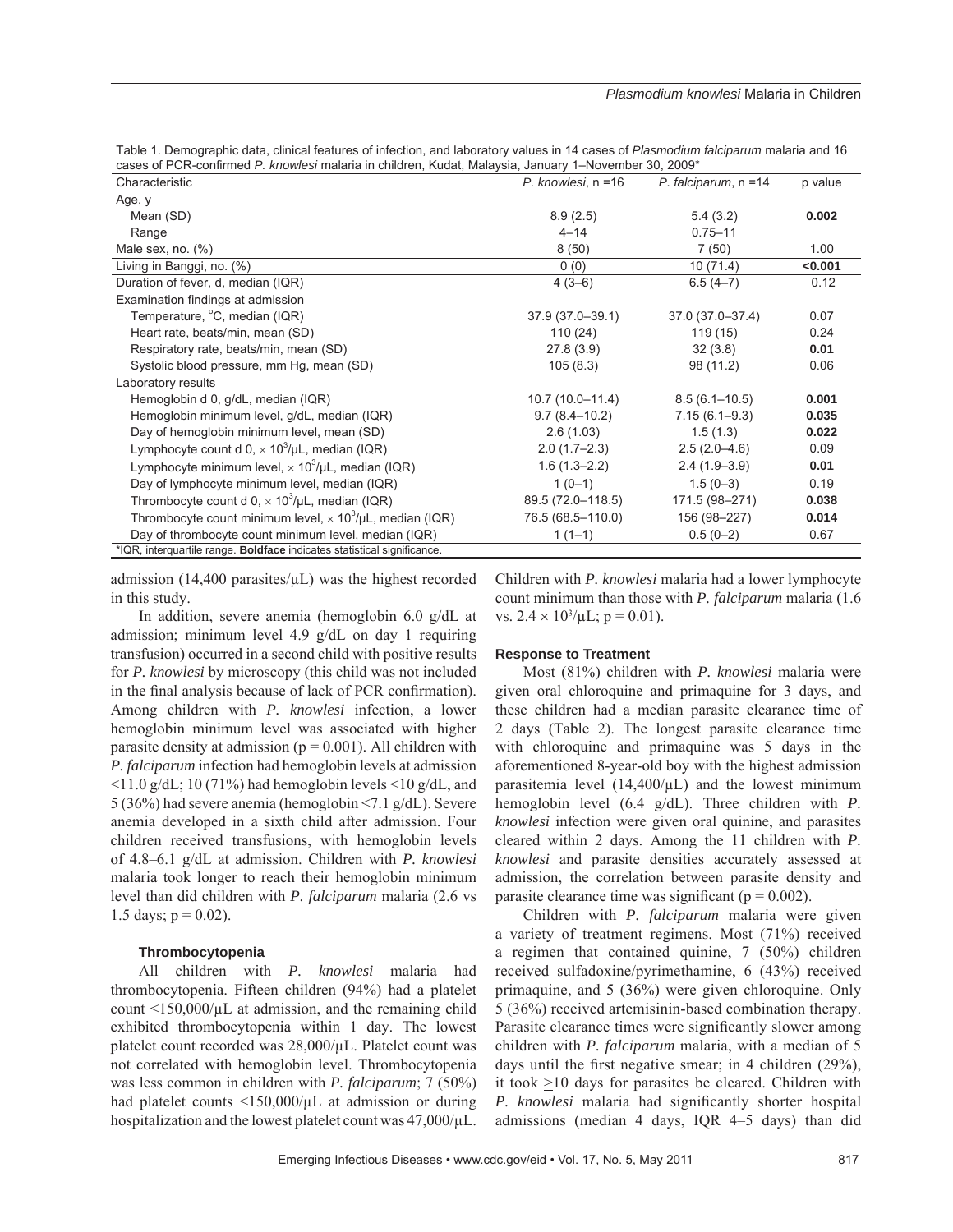# RESEARCH

Table 2. Malaria treatment according to *Plasmodium* species and response to treatment in children, Kudat, Malaysia, January 1– November 30, 2009\*

| Species and treatment regimen                                                          | No. (%) patients | Days until negative smeart |
|----------------------------------------------------------------------------------------|------------------|----------------------------|
| $P.$ knowlesi, $n = 16$                                                                |                  |                            |
| 3 days CQ/PQ                                                                           | 13(81)           | $2(2-3, 1-5)$              |
| Oral Q                                                                                 | 2(13)            | 2, 2                       |
| IV Q                                                                                   | 1(6)             | 2                          |
| All                                                                                    |                  | $2(2-3, 1-5)$              |
| P. falciparum, $n = 14$                                                                |                  |                            |
| 3 days $CQ/PQ \rightarrow \text{oral }Q$                                               | 2(14)            | 5, 5                       |
| Oral $Q \rightarrow AL$                                                                | 1(7)             | 3                          |
| $SP/PQ \rightarrow AM$                                                                 | 1(7)             | 8                          |
| SP/PQ                                                                                  | 2(14)            | 1, 2                       |
| $SP/PO \rightarrow CO/Q \rightarrow AL$                                                | 1(7)             | 3                          |
| $SP/PQ \rightarrow CQ/IVQ \rightarrow AL$                                              | 1(7)             | 5                          |
| $SP/PQ \rightarrow CQ/IVQ \rightarrow \text{oral }Q$                                   | 1(7)             | 3                          |
| $SP/PO \rightarrow \text{oral } Q \rightarrow \text{IV } Q \rightarrow \text{oral } Q$ | 1(7)             | 16                         |
| IV Q $\rightarrow$ oral Q                                                              | 2(14)            | 1, 10                      |
| IV Q $\rightarrow$ oral Q/PQ                                                           | 1(7)             | 11                         |
| Oral $Q/PQ \rightarrow AM$                                                             | 1(7)             | 10                         |
| All                                                                                    |                  | $5(3-10, 1-16)$            |

\*IQR, interquartile range; CQ, chloroquine; PQ, primaquine; Q, quinine; IV, intravenous; AL, artemether/lumefantrine; SP, sulfamethoxazole/pyrimethamine; AM, artesunate/mefloquine.

†Values are mean (IQR, range) by category or days by patient.

‡p value = 0.009 for days until negative smear for *P. falciparum* vs. *P. knowlesi*.

children with *P. falciparum* malaria (median 7 days, IQR 5–10 days).

## **Discussion**

*P. knowlesi* was the most common cause of malaria in adults and children in the Kudat region in Sabah, Malaysian Borneo. Although those with *P. knowlesi* infections had an older age distribution than did those with *P. falciparum*  infections, the species still caused 63% of all malaria cases among children <15 years. Although nearly all previous reported cases of knowlesi malaria have been in adults, 14% of all knowlesi cases in Kudat occurred in children. In children, *P. knowlesi* most often caused uncomplicated malaria, which responded well to chloroquine. Nevertheless, knowlesi malaria was associated with substantial illness in children, with all PCR-confirmed *P. knowlesi*–infected children being anemic at admission or during hospital stay.

In the only other report of knowlesi malaria in children, a prospective study of adult knowlesi malaria in Sarawak reported the exclusion of 8 children <15 years with *P. knowlesi* infection, comprising 7% of all knowlesi cases (*3*). The clinical and laboratory features of *P. knowlesi* malaria in children have not been described. Consistent with the reported features of *P. knowlesi* malaria in adults (*3*), the disease in most children was uncomplicated. In adults with knowlesi malaria, increasing age is a risk factor for severe disease. Although the numbers are small, none of the children had severe manifestations of knowlesi malaria that have been reported in adults (*3*), such as acute lung injury or acute renal failure. In falciparum malaria, these conditions are also largely confined to adults (21); anemia, coma, and acidosis-related respiratory distress are the major manifestations of severe falciparum malaria in children. No child with knowlesi malaria exhibited coma or respiratory distress; however, anemia developed in all children with knowlesi malaria, with the hemoglobin concentration in 1 patient (6%) falling to  $\langle 7.0 \rangle$  g/dL. Anemia was more common in children than has been previously described in knowlesi malaria in adults (*3*).

Thrombocytopenia was found at admission in nearly all (94%) children with *P. knowlesi* malaria, in contrast to only half of the children with *P. falciparum* malaria. Although the cause is unclear, thrombocytopenia is also nearly universal in infected adults (*3*), which makes it a characteristic feature of *P. knowlesi* infection across all age groups. The role of thrombocytopenia and platelet activation in the pathogenesis of knowlesi malaria requires further investigation.

Most children with *P. knowlesi* malaria had an adequate response to a 3-day regimen of treatment with chloroquine and primaquine, although the mean parasite clearance time of 2 days was longer than the 90% parasite clearance time of 10.3 hours that was recently reported in adults (*25*). One child who received chloroquine and primaquine, and had a high parasite count at admission, required 5 days to clear parasites. Standard Ministry of Health pediatric dosing regimens of chloroquine are used in Kudat; however, posttreatment vomiting or inadequate blood concentrations could not be excluded. Prospective studies that evaluate the response to chloroquine and artemisinin-based combination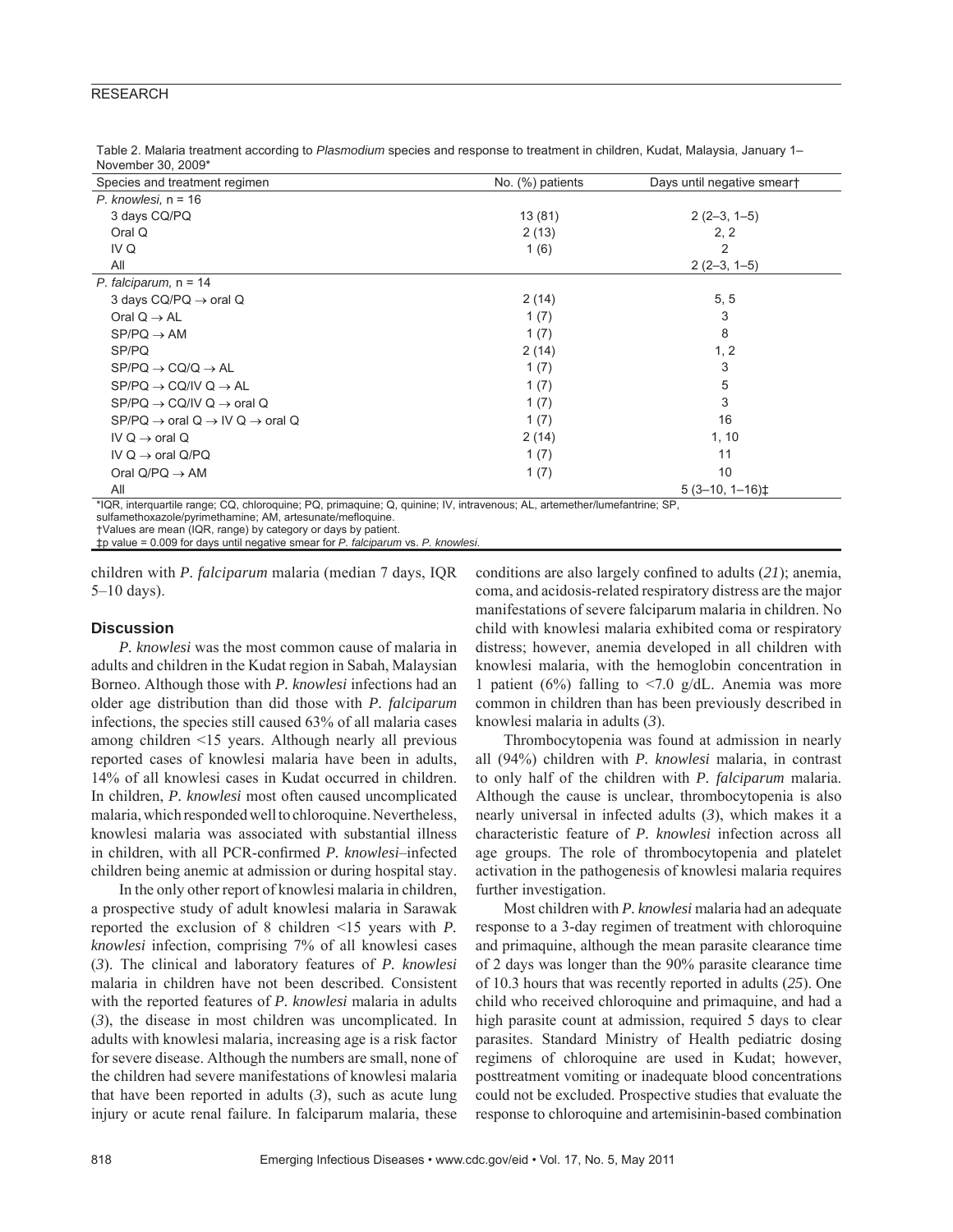therapy in pediatric knowlesi malaria are required. Children with *P. falciparum* malaria received many different treatment regimens and took significantly longer to clear their parasites. Less than half received the recommended artemisinin-based combination therapy, and only after alternative treatments failed. Children with *P. falciparum* malaria had significantly longer hospital stays, likely related at least in part to suboptimal treatment regimens. This finding highlights the importance of increasing the usage of artemisinin-based combination therapy for falciparum malaria in district hospitals in Sabah and elsewhere.

Our study had several limitations. First, PCR was only performed for 73% of cases across all age groups, and this limited our ability to accurately determine the true proportion of disease caused by *P. knowlesi*. Furthermore, although PCR was performed on samples from most children with *P. knowlesi* malaria, only 1 child with *P. falciparum* malaria had PCR performed. Our analysis, therefore, compared children with PCR-confirmed knowlesi malaria to children with falciparum malaria diagnosed by either microscopy or PCR. Some of those children with a diagnosis of falciparum malaria may have actually had knowlesi malaria, and the differences found between these 2 species may therefore be minimum estimates. The retrospective design of our study also limited our ability to collect standardized clinical information.

This study demonstrates that *P. knowlesi* has become the predominant malaria species in the Kudat region, estimated by results of microscopy, PCR, or both, as contributing to 87% of all malaria cases, a higher proportion than that reported elsewhere in Malaysian Borneo. The emerging dominance of *P. knowlesi* in Malaysian Borneo has been hypothesized to result from the following factors: changing patterns of human exposure to monkeys and vectors (*26*) because of deforestation, and potentially reduced competition or cross-species protection from *P. vivax* and *P. falciparum* as a result of a 40-fold reduction in the prevalence of these species in Sabah and Sarawak during 1960–2006 following intensive malaria control efforts (*27*). The paucity of *P. vivax* in Kudat was particularly notable.

Previous reports of adult disease have been from communities adjacent to rainforests (*3*). Kudat is a coastal rural farming area with varied land use and vegetation patterns and with minimal remaining regrowth forest. Although our retrospective study did not gather detailed travel or exposure histories, it is likely that most pediatric infections were locally acquired and that infections with *P. knowlesi* did not occur solely in those spending time in forested areas. Macaque monkeys, the natural hosts of *P. knowlesi*, are widely distributed in different habitats throughout the Kudat area and are frequently domesticated. The major vectors of *P. knowlesi* in forested areas of Sarawak, *Anopheles latens* mosquitoes, disappear with deforestation, but vectors capable of transmitting *P. knowlesi, An. balabacencis* mosquitoes (*26*), do persist at lower densities in largely deforested areas of Sabah (*28*,*29*). In notable contrast to *P. falciparum* malaria, pediatric knowlesi malaria was restricted to children of school age. Further studies will be required to characterize the transmission patterns, vectors, and risk factors for *P. knowlesi* in deforested areas of Malaysia.

# **Conclusions**

*P. knowlesi* is the most common cause of malaria in adults and children in the Kudat region of Sabah, a rural coastal deforested region. Consistent with previous studies in adults (*3*), we found that *P. knowlesi* in children most often caused uncomplicated malaria that responded adequately to chloroquine and primaquine. Anemia was common in children and knowlesi infection was associated with moderately severe anemia. Thrombocytopenia was universal and is characteristic of knowlesi malaria across all age groups. Larger prospective clinical studies are needed to describe more fully the epidemiology of *P. knowlesi* malaria in children, the full spectrum of clinical disease and the transmission patterns in nonforested areas such as Kudat.

# **Acknowledgments**

We thank Fread Anderios, Ella Curry, and the laboratory staff at Kudat District Hospital for their help with this study, and Jeffrey Hii for helpful discussions. We also thank the Director General of Health (Malaysia) for permission to publish this article.

Research supported by the National Health and Medical Research Council of Australia (fellowships to T.W.Y. and N.M.A.; scholarship to B.E.B.; and Program Grant 496600).

Dr Barber is an infectious diseases physician and PhD scholar at Menzies School of Health Research, Darwin, and Clinical Research Centre, Kota Kinabalu, Malaysia. Her primary research interest is *P. knowlesi* malaria.

## **References**

- 1. Cox-Singh J, Davis TM, Lee KS, Shamsul SS, Matusop A, Ratnam S, et al. *Plasmodium knowlesi* malaria in humans is widely distributed and potentially life threatening. Clin Infect Dis. 2008;46:165–71. doi:10.1086/524888
- 2. Cox-Singh J, Hiu J, Lucas S, Divis P, Zulkarnaen M, Chandran P, et al. Severe malaria-a case of fatal *Plasmodium knowlesi* infection with post-mortem findings. Malar J. 2010;9:10. doi:10.1186/1475-2875-9-10
- 3. Daneshvar C, Davis TM, Cox-Singh J, Rafa'ee M, Zakaria S, Divis P, et al. Clinical and laboratory features of human *Plasmodium knowlesi* infection. Clin Infect Dis. 2009;49:852–60. doi:10.1086/605439
- 4. William T, Menon J, Rajahram G, Chan L, Ma G, Donaldson S, et al. Severe *Plasmodium knowlesi* malaria in a tertiary hospital, Sabah, Malaysia. Emerg Infect Dis. In press.